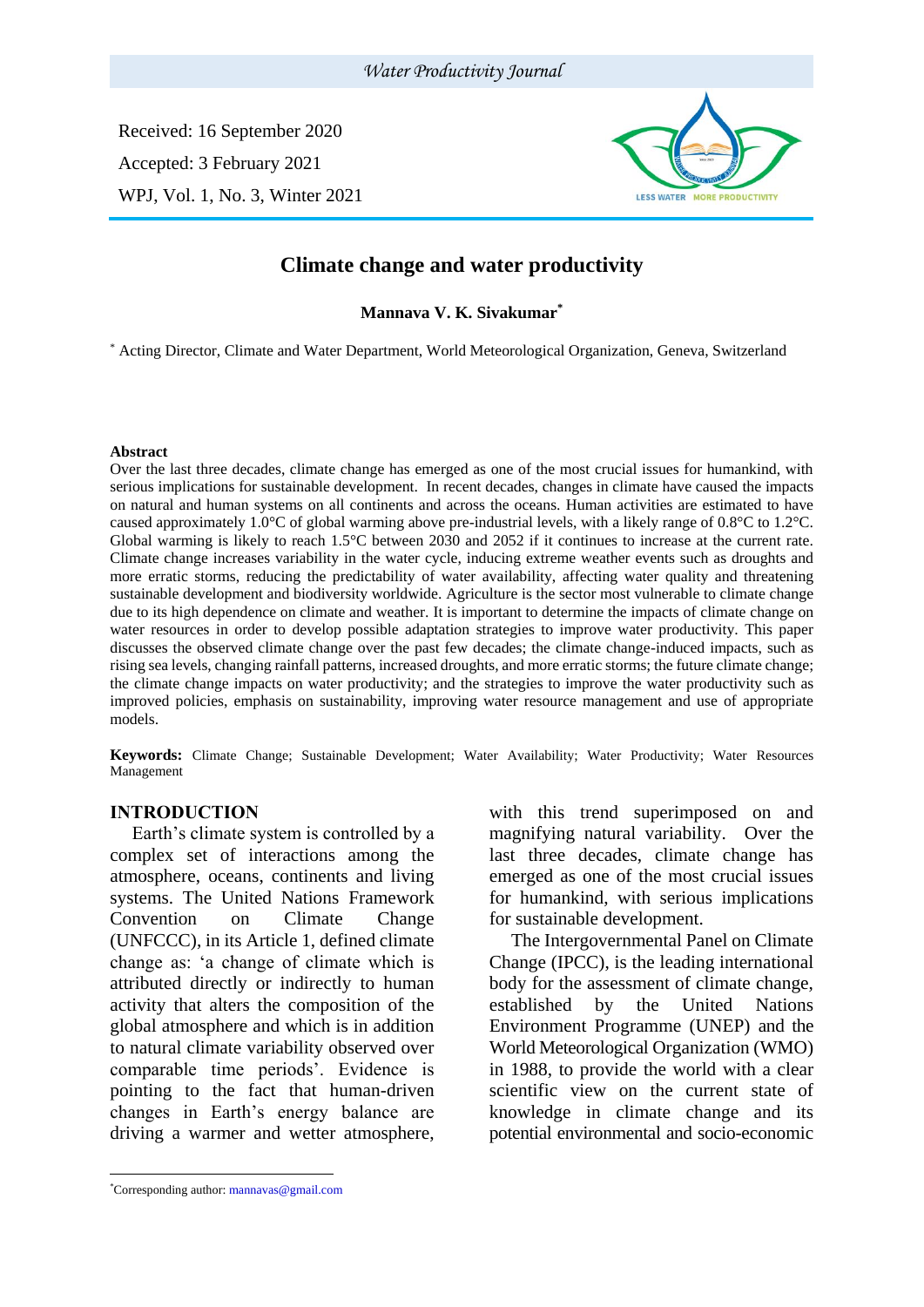impacts. Governments participate in the review process and the plenary Sessions, where main decisions about the IPCC work programme are taken and reports are accepted, adopted, and approved. According to the Fifth Assessment Report of the WMO/UNEP Intergovernmental Panel on Climate Change (IPCC), each of the last three decades has been successively warmer at the Earth's surface than any preceding decade since 1850 (IPCC, 2013). The globally averaged combined land and ocean surface temperature data as calculated by a linear trend, show a warming of 0.85 °C over the period 1880 to 2012. More frequent and intense extreme weather events and increasing uncertainty in rainy season patterns are already having the significant impacts on food production, food distribution infrastructure, livelihood assets, human health and food emergencies, in both rural and urban areas (FAO, 2008).

Rapidly rising population growth and diminishing arable land, particularly in the developing countries, has increased the stress on the natural resource base. Lal (1991) calculated that the per capita arable land will progressively decline from about 0.3ha in 1990 to 0.23ha by the year 2000, 0.15ha by 2050 and 0.14ha by 2100. Combined with the growing concerns regarding the decline in the non-renewable sources of energy and the degradation of environment, it is certainly timely that the world is taking a hard look at the way agricultural adaptation to climate change and improved sustainability.

In this article, there is a description of how climate change increases variability in the water cycle, inducing extreme weather events such as droughts and more erratic storms, reducing the predictability of water availability, affecting water quality and threatening sustainable development and biodiversity worldwide. The strategies to improve the water productivity are described.

## **OBSERVED CLIMATE CHANGE**

According to the Fifth Assessment Report (AR5) of the Intergovernmental Panel on

Climate Change (IPCC), in recent decades, changes in climate have caused impacts on natural and human systems on all continents and across the oceans. Human influence on climate has been the dominant cause of observed warming since the mid-20th century, while global average surface temperature warmed by 0.85°C between 1880 and 2012, as reported in the IPCC Fifth Assessment Report, or AR5 (IPCC, 2013; Al-Gamal, 2020). According to the IPCC Special Report in 2018 on the impacts of global warming of 1.5°C, human activities are estimated to have caused approximately 1.0°C of global warming above pre-industrial levels, with a likely range of 0.8°C to 1.2°C. Global warming is likely to reach 1.5°C between 2030 and 2052 if it continues to increase at the current rate. The observed global mean surface temperature (GMST) for the decade 2006– 2015 was 0.87°C (likely between 0.75°C and 0.99°C) higher than the average over the 1850–1900 period (IPCC 2018). In the Northern Hemisphere, 1983–2012 was likely the warmest 30-year period of the last 1400 years (IPCC, 2018).

Most of the problems people have with weather and climate come from extremes. Extreme weather events -- floods, violent storms, droughts and forest fires (Fig. 1) occurred on all inhabited continents in 2019. Annual losses from weather disasters such as hurricanes, hailstorms or wildfires frequently run into hundreds of billions of dollars. In total, weather-related natural disasters have caused the losses of some US\$ 4,200bn since 1980 and killed nearly a million people (Munich Re, 2019).

Over the past 100 years, fifteen of the hottest summers have occurred since 2000 and the world is already facing climate change-induced impacts, such as rising sea levels, changing rainfall patterns, increased droughts, and more erratic storms. Furthermore, higher temperatures along with decreased precipitation have been associated with observations of more intense and longer droughts over wider areas since the 1970s. According to IPCC (2013), changes in many extreme weather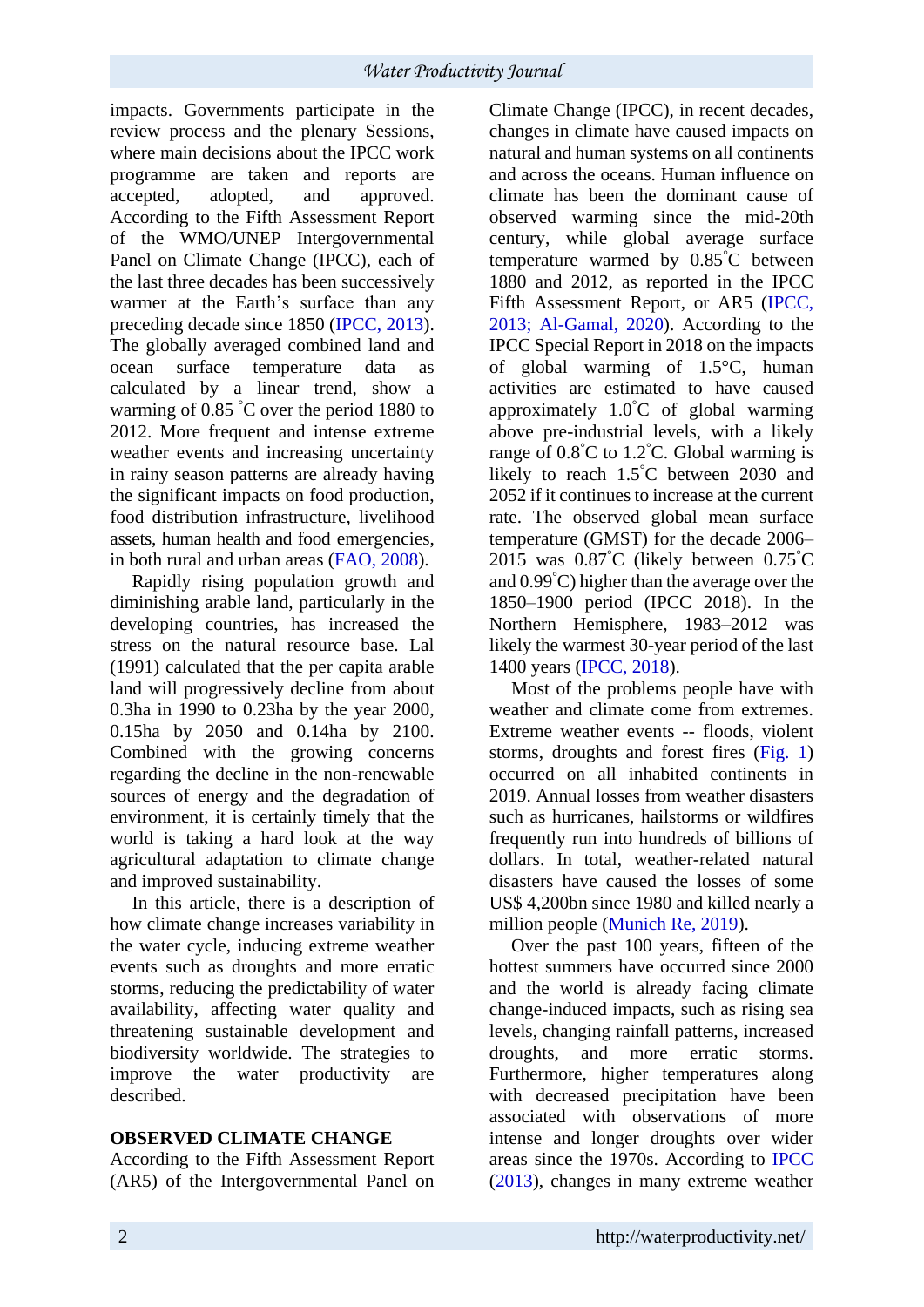and climate events have been observed since about 1950. It is very likely that the number of cold days and nights has decreased and the number of warm days and nights has been increased on the global scale. These stresses have exacerbated existing economic, political and humanitarian issues around the world.

El Niño-Southern Oscillation (ENSO) is a recurring cycle that refers to year-to-year variations in sea- surface temperatures, convective rainfall, surface air pressure, and atmospheric circulation that occur across the equatorial Pacific Ocean. The warm phase, in which the central and east-central equatorial Pacific Ocean warms, occurs at intervals of two to seven years (El Niño) and alternates with an opposite cold phase (La Niña) (Guilyardi *et al*., 2009). ENSO is known to affect weather events globally (teleconnection) such as, depending on

location, warmer/colder or drier/wetter climate than normal conditions (potential droughts or floods), monsoon rainfall changes, and intensity and frequency of tropical cyclones. El Niño conditions tend to bring slightly lower hurricane activity in the North Atlantic (Tartaglione *et al*., 2003), drier weather in the northern USA and Canada, stronger precipitation in the southern USA and more droughts in southeast Asia and Australia. La Niña has the opposite effect in many cases.

According to Munich Re NatCatService (2020), there was a worldwide increase in natural catastrophes, and proportions of insured losses, in recent decades. About half of the world's population live within 200 km of a coastline, with absolute numbers increasing, and a number of coastal regions are under threat of flooding.







**Fig. 1.** Extreme weather events: a) Hurricanes, b) Storms, c) Floods, and d) Wild Fires (Munich Re, 2019)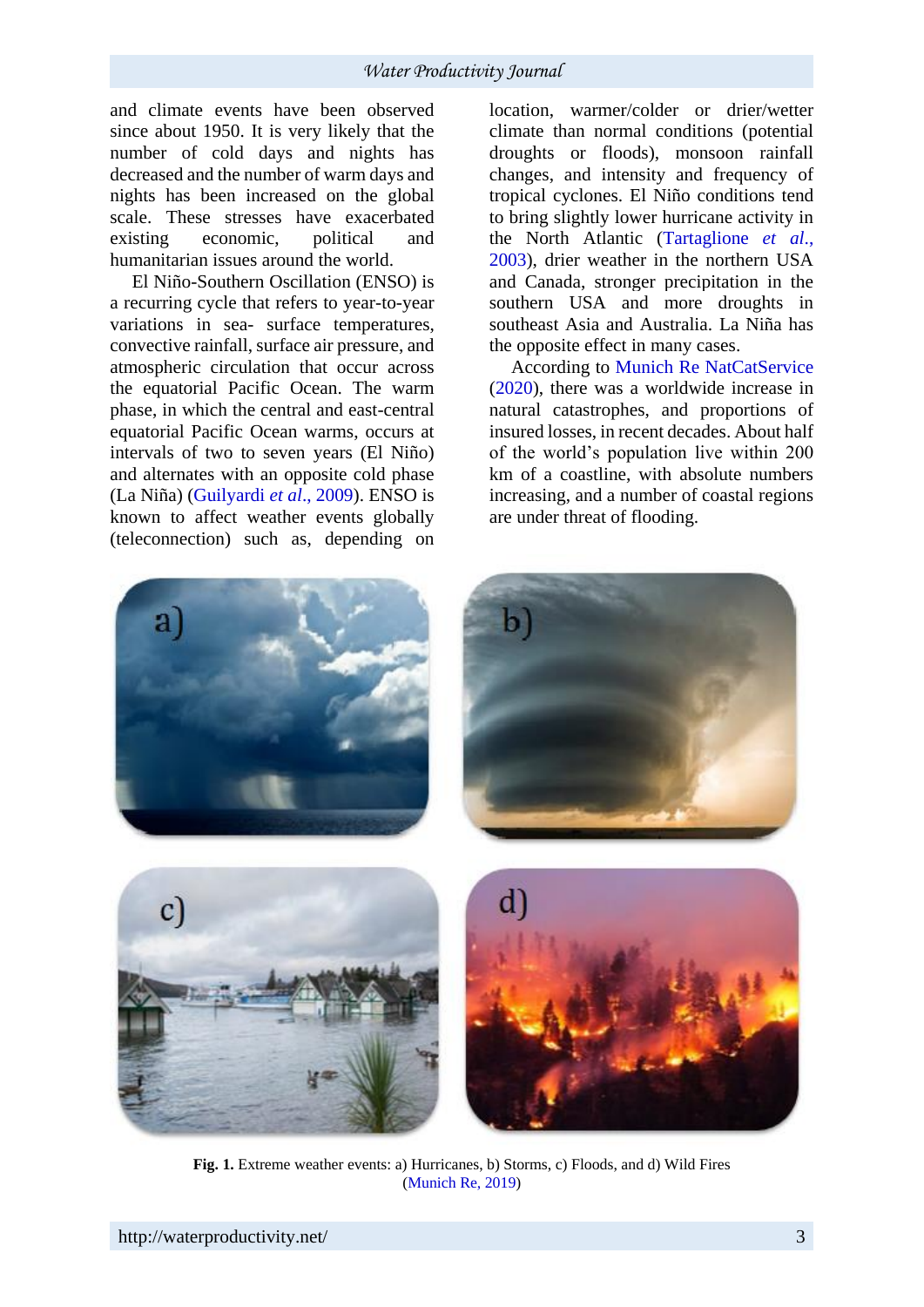## **FUTURE CLIMATE CHANGE**

Projections of changes in the climate system are made using a hierarchy of climate models ranging from simple climate models, to models of intermediate complexity, to comprehensive climate models, and Earth System Models (IPCC, 2013). These models simulate changes based on a set of scenarios of anthropogenic forcing. In all models, atmospheric CO<sup>2</sup> concentrations are higher in 2100 relative to present day as a result of further increase of cumulative emissions of  $CO<sub>2</sub>$  to the atmosphere during the 21st century.

According to IPCC (2013), global surface temperature changes for the end of the 21st century is likely to exceed 1.5°C relative to 1850 to 1900 for all model scenarios except one. The increase in temperature will be larger on the land than over the ocean and larger than the mean. It will be larger in the Arctic (IPCC, 2014b). There will be more frequent hot temperature extreme episodes over most land areas (IPCC, 2014b). IPCC produced a Special Report in 2018 (IPCC, 2018) on the impacts of global warming of 1.5°C above preindustrial levels and related global greenhouse gas emission pathways' contained in the Decision of the 21st Conference of Parties of the United Nations Framework Convention on Climate Change to adopt the Paris Agreement. The report stated that global warming is likely to reach 1.5°C between 2030 and 2052 if it continues to increase at the current rate (high confidence). An increase in temperature will trigger increased demand for water for evapotranspiration by crops and natural vegetation and will lead to more rapid depletion of soil moisture (FAO, 2013). Climate change is projected to reduce renewable surface water and groundwater significantly in most dry subtropical regions (Jiménez Cisneros *et al*., 2014). This will intensify competition for water use.

Average precipitation will very likely increase in high-latitudes and parts of the mid-latitudes, and the frequency and intensity of heavy precipitation will also likely increase on average. ENSO will very likely continue to be the dominant mode of inter-annual variability in the future (Christensen *et al*., 2013). It is not well understood how ENSO will change in the twenty first century, but the associated precipitation variability on the regional scales is likely to increase due to larger moisture availability in the atmosphere. The contrast in precipitation between wet and dry regions and between wet and dry seasons will increase.

Short-duration precipitation events will shift to more intense individual storms and fewer weak storms are likely as temperature rises. As a result of climate change, freshwater availability increases in regions in the temperate zones but decreases in regions in the low latitudes, including prominent agricultural and heavily irrigated areas in India, China and Egypt (Elbehri and Burfisher, 2015). Constraints on freshwater availability in heavily irrigated areas, however, may lead to large reductions in the irrigated share of overall agricultural production, amplifying direct climate change impacts and increasing weatherinduced variability in these regions. Globally averaged, maximum windspeed and rates of precipitation from tropical cyclones will likely increase in the long run (IPCC, 2018). Warming will continue beyond 2100 under all model scenarios. Warming will continue to exhibit interannual-to-decadal variability and will not be regionally uniform.

## **RESULTS AND DISCUSSION**

The global climate crisis is inextricably linked to water. Climate change increases variability in the water cycle, inducing extreme weather events, reducing the predictability of water availability, affecting water quality and threatening sustainable development and biodiversity worldwide.

Climate change is adding significant uncertainty to the availability of water in many regions in the future. It will affect precipitation, runoff and snow/ice melt,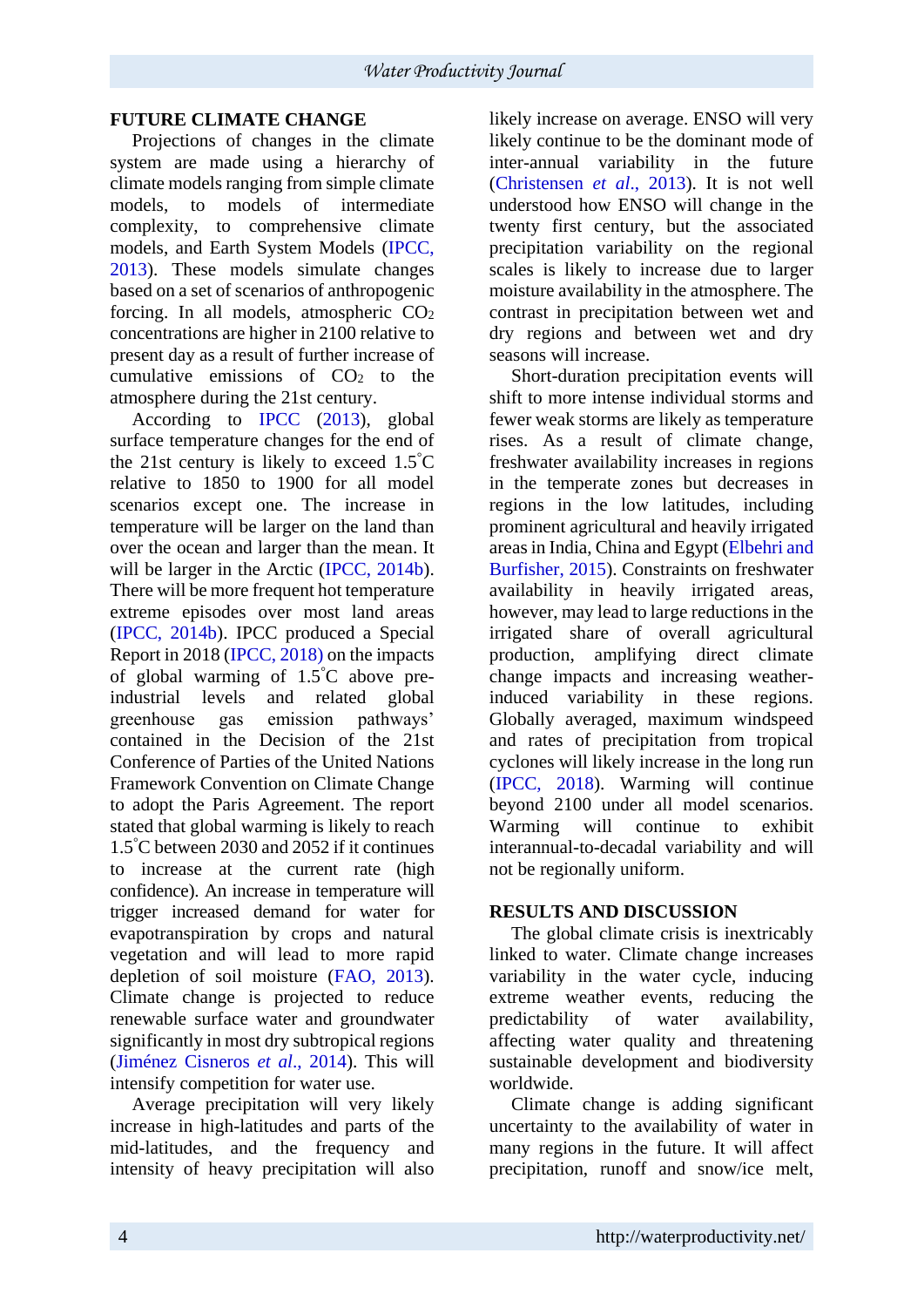with effects on hydrological systems as well as on water quality, water temperature and groundwater recharge. According to the IPCC (2012), there is "medium confidence" that "droughts will intensify in the twentyfirst century in some seasons and areas, due to a combination of more variable precipitation and/or increased evapotranspiration". Climate change will also significantly impact sea level with potential impacts on the salinity of surface and groundwater in coastal areas. Mirza (2007) reported that climate change will increase the frequency of floods and droughts in South Asia. It is important to determine the impacts of climate change on water resources in order to develop possible adaptation strategies to improve water productivity.

Agriculture is the sector most vulnerable to climate change due to its high dependence on climate and weather. Climate change and increasing climate variability affect food security in all of its 4 dimensions -- availability, accessibility, utilization and stability (FAO, 2008). Of the total annual crop losses in world agriculture, many are due to direct weather and climatic effects such as droughts, flash floods, untimely rains, frost, hail, and severe storms (Hay, 2007). Chattopadhyay and Lal (2007) estimated that around 28% of the land in India is vulnerable to droughts, 12% to floods and 8% to cyclones. But in the year 1918, which was ranked as the worst drought year of the last century in India, about 68.7% of the total area of the country was affected by drought (Chowdhury *et al*., 1989).

Factors such as climate variability and change contribute to the vulnerability of individual farms, as well as on whole rural communities. More frequent and intense extreme weather events and increasing uncertainty in rainy season patterns are already having significant impacts on food production, food distribution infrastructure, livelihood assets, human health and food emergencies, in both rural and urban areas (FAO, 2008). Galoul *et al*. (2020) described that the impacts of climate change on Southern Mediterranean countries water resources are significant. Climate induced changes in precipitation and air temperature lead to earlier timing of peak flows, greater frequency of flooding, and more extreme drought conditions.

In their article on climate change in South Asia, Sivakumar and Stefanski (2011) enlisted the following climate change impacts in South Asia: impacts of enhanced temperatures; impacts of precipitation variability and water resources; impacts of increased frequency of extreme events and natural disasters; impacts of crop, pasture and forest productivity; impacts on crop pests and diseases; impacts on fisheries; and impacts of sea level rise.

In its broadest sense, water productivity (WP) is the net return for a unit of water used. Water availability issues include how much water can be diverted, when the water can be available and how much water can be stored in surface and ground-water reservoirs. Issues of global water availability and scarcity have been considered in a variety of ways, including identifying areas of water availability (Oki and Kanae, 2006), water stress (Wada *et al*., 2011), impacts of water use (Pfister *et al*., 2009), and projections of future water scarcity (Murray *et al*., 2012).

Crop production is the largest global consumer of freshwater, and water is a key resource in food production. Crop water productivity is defined here as food (edible) kilocalories produced per litre of evapotranspiration, evaluated separately for rainfed and irrigated crops (Brauman *et al*., 2013). Water consumption by crops varies substantially across the globe, reflecting differences in cropping density, crop choice, soil characteristics, irrigation availability, and agricultural management as well as climatic drivers of evapotranspiration. Because climate is central to physical crop water productivity, climate change brings about a further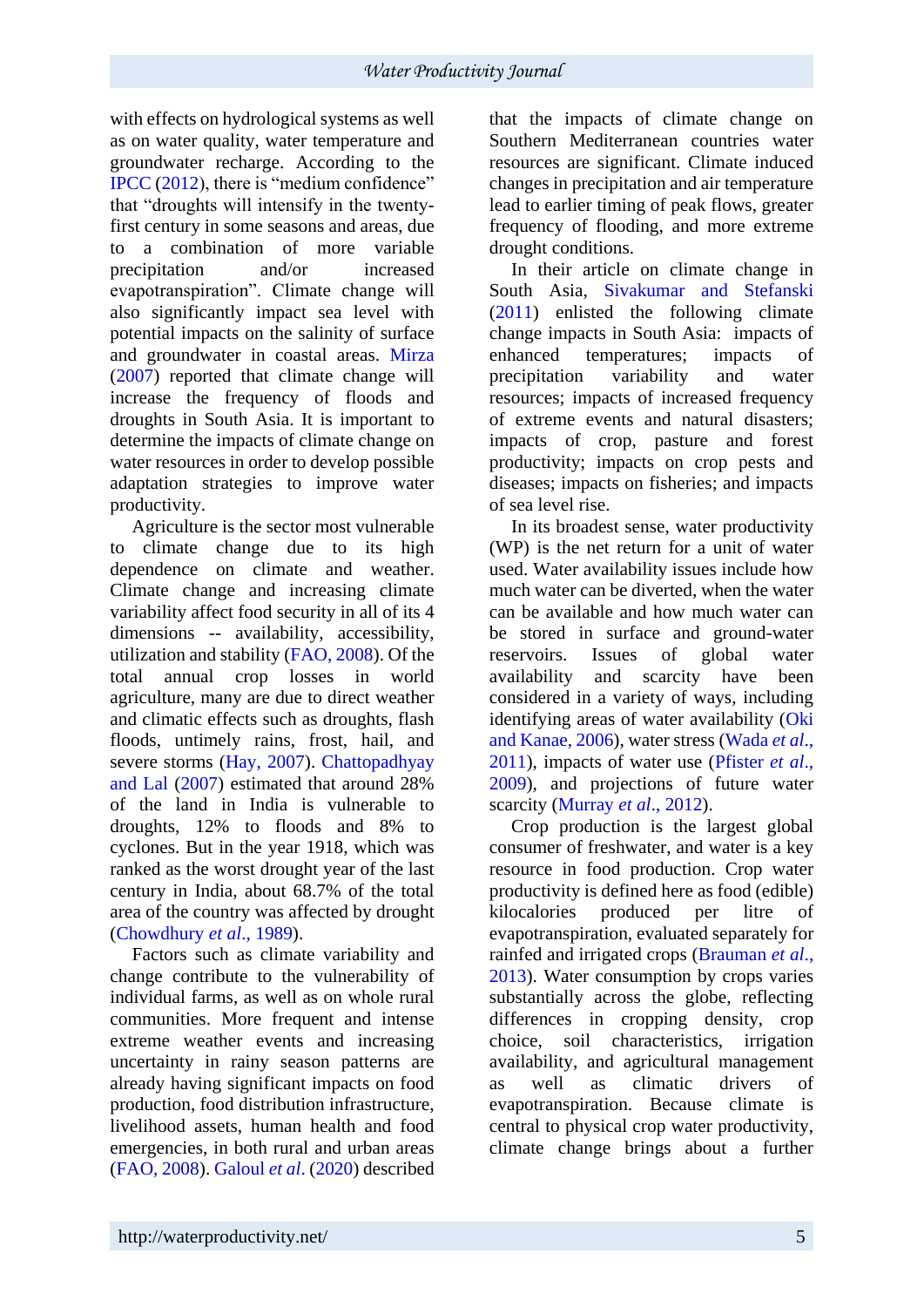uncertainty to the scope for increasing water productivity.

The water productivity concept evolved from separate fields. Crop physiologists originally defined water use efficiency as carbon assimilated and crop yield per unit of transpiration (Viets, 1962), and then later as the amount of produce (biomass or marketable yield) per unit of evapotranspiration (ET). Irrigation specialists have used the term water use efficiency to describe how effectively water is delivered to crops and to indicate the amount of water wasted. Gains in water productivity will be substantially offset by increased temperature (Long *et al*., 2006).

#### **STRATEGIES TO IMPROVE WATER PRODUCTIVITY**

Increasing water productivity is particularly appropriate where water is scarce compared with other resources involved in production. The scope for improvement remains in many rainfed, irrigated, livestock and fisheries systems in many regions of the world.

Reasons to improve agricultural water productivity include: (i) to meet rising demands for food from a growing, wealthier, and increasingly urbanized population in light of water scarcity, (ii) to respond to pressures to re-allocate water from agriculture to cities and ensure that water is available for environmental uses, and (iii) to contribute to poverty reduction and economic growth (Molden *et al*., 2009). For the rural poor, more productive use of water can mean better nutrition for families. more income and productive employment. The strategies to improve water productivity are described below:

## *Implementation of improved policies*

There are gains to be made in water productivity, but these will require the policies and actions that recognize the complex nature of achieving those gains. In the light of the uncertainties of climate variability, water demand and socioeconomic environmental effects, it is urgent to take some measures to use the limited water efficiently and develop some new water resources. Khan (2008) discussed climate variability and droughts in Australia according to historical climate data and suggested some possible policy approaches to adjust water allocations of surface and groundwater using prediction models, to improve the water use efficiency in agriculture and to build a national legal framework to manage water resources in accordance with anticipated climate change impacts on water resources.

Many factors outside the water sector must also be considered in efforts to improve water productivity. These include changing prices for agricultural commodities, increasing demand for biofuels, urbanization and changing diets with a rising population (de Fraiture *et al*., 2008; Molden *et al*., 2007a,b). Policies influencing these drivers will also influence water use, and thereby influence the scope for gains in water productivity. While some factors, such as the recent increase in commodity prices may make investments in water productivity attractive, there is a high degree of uncertainty as to how these will impact water productivity in the future.

## *Emphasis on sustainability*

The term sustainable development was coined in the paper Our Common Future which was published by the the United Nations World Commission on Environment and Development (UNWCED, 1987). Sustainable development was defined as "development that meets the needs of the present generation without compromising the ability of future generations to meet their own needs".

In September 2015, international community endorsed a universal agenda entitled 'Transforming our World: the 2030 Agenda for Sustainable Development', known as the Sustainable Development Goals (SDGs). The 17 goals and 169 targets to be met by 2030 were developed with widespread participation and were adopted in 2012 for the overarching goals of sustaining people,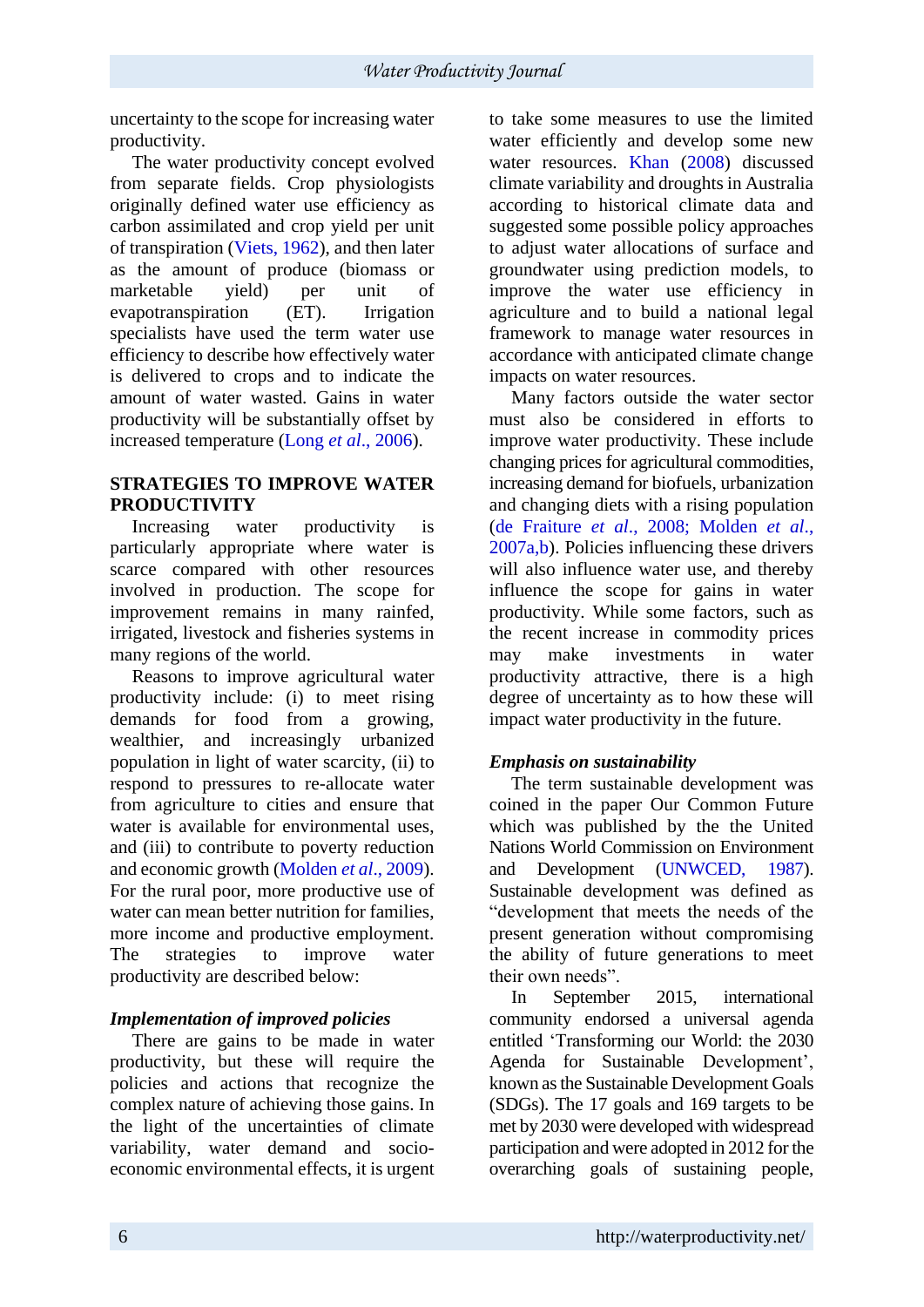prosperity, peace, partnerships and the planet. The preamble to the SDGs announces 'to take the bold and transformative steps which are urgently needed to shift the world onto a sustainable and resilient path' (UNRISD, 2016).

SDG 6 focusses on ensuring availability and sustainable management of water and sanitation for all. The theme of World Water Day, on 22 March 2020 focussed on 'Water and Climate Change' which explores how water and climate change are inextricably linked. The World Water Day 2020 campaign explains statements such as:

- We cannot afford to wait. Climate. policy makers must put water at the heart of action plans.
- Water can help fight climate change. There are sustainable, affordable and scalable water and sanitation solutions.
- Everyone has a role to play. In our daily lives, there are surprisingly easy steps we can all take to address climate change.

#### **NATIONAL AND REGIONAL CLIMATE POLICY AND PLANNING MUST TAKE AN INTEGRATED APPROACH TO CLIMATE CHANGE AND WATER MANAGEMENT** *Focus on priority areas*

According to Molden *et al*. (2009), priority areas where substantive increases in water productivity are possible include: (i) areas where poverty is high and water productivity is low, (ii) areas of physical water scarcity where competition for water is high, (iii) areas with little water resources development where high returns from a little extra water use can make a big difference, and (iv) areas of water-driven ecosystem degradation, such as falling groundwater tables, and river desiccation. However, achieving these gains will be challenging at least, and will require strategies that consider complex biophysical and socioeconomic factors.

#### *Improving water resources management*

It is necessary to develop optimal water management practices based on climatic conditions to avoid overuse of water resources, mitigate groundwater table decline and maintain a sustainable agricultural production. This requires knowledge of how crop yield, water productivity (WP) and water balance are influenced by climate variability and irrigation management (Chen *et al*., 2010). According to Govindarajan *et al*. (2008), water productivity concerned with water saving irrigation is dependent on the groundwater level and evapotranspiration.

FAO (2016) identified broad adaptation themes to changing rainfall, water availability and extreme weather conditions at the farm level (Table 1). These adaptation practices at farm level can be complemented and supported by measures in other sectors, such as agricultural  $R \& D$  and innovation. and at landscape levels.

Judicious use of water using supplementary irrigation systems, more efficient irrigation practices, and the adaptation and adoption of existing and new water harvesting technologies have been suggested as appropriate strategies (FAO, 2007).

Examples of interventions that have demonstrated improvements in water productivity include: rainwater harvesting and local water storage, applying drip or deficit irrigation, adjusting planting dates, and modifying tillage practices to reduce evaporation (Zwart *et al*., 2010; Ali and Talukder 2008; Hatfield *et al*., 2001).

Guo *et a*l. (2002) studied the climate change impacts on the runoff and water resources with the GIS (geographic information system) and GCMs in China and pointed out that runoff is more sensitive to precipitation variation than to temperature increase, and integrated water resources management can help mitigate climate change.

**Table 1.** Options for adaptation to changing rainfall, water availability and extreme weather conditions at the farm level (FAO, 2016)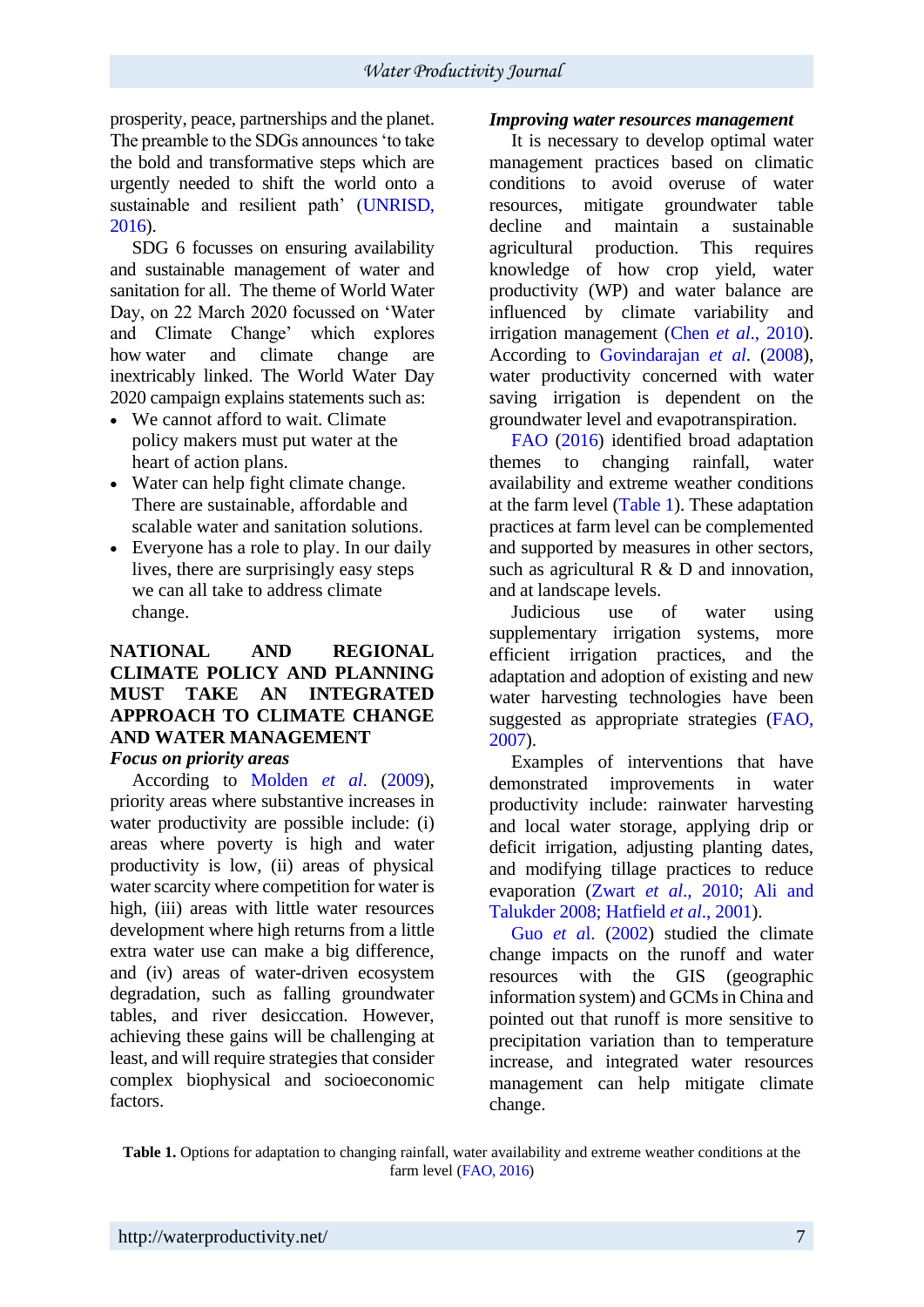| <b>Risk</b>                                                                              | <b>Response</b>                                                                                                                                            |
|------------------------------------------------------------------------------------------|------------------------------------------------------------------------------------------------------------------------------------------------------------|
| Change in rainfall and water<br>availability                                             | Participate in monitoring schemes when available. Change irrigation<br>practices.                                                                          |
|                                                                                          | Adopt enhanced water conservation measures. Use marginal and waste<br>water resources.                                                                     |
|                                                                                          | Make more use of rainwater harvesting and capture.                                                                                                         |
|                                                                                          | In some areas, increased precipitation may allow irrigated or rain-fed<br>agriculture in places where previously it was not possible.                      |
|                                                                                          | Alter agronomic practices.                                                                                                                                 |
|                                                                                          | Reduced tillage to lessen water loss, similarly the incorporation of manures<br>and compost, and other land use techniques such as cover cropping increase |
|                                                                                          | soil organic matter and hence improve water retention.                                                                                                     |
| Increased frequencies of<br>droughts, storms, floods,<br>wildfire events, sea level rise | Participate in monitoring schemes with available                                                                                                           |
|                                                                                          | General water conservation measures are particularly valuable at times of<br>drought.                                                                      |
|                                                                                          | Use flood, drought and/or saline resistant varieties.                                                                                                      |
|                                                                                          | Improved drainage, improved soil organic matter content and farm design                                                                                    |
|                                                                                          | to avoid soil loss and gullying.                                                                                                                           |
|                                                                                          | Consider (where possible) increasing insurance cover against extreme<br>events.                                                                            |
|                                                                                          |                                                                                                                                                            |

According to Molden *et al*. (2009), there is considerable scope for improving water productivity of crop, livestock and fisheries at field through to basin scale. Practices used to achieve this include water harvesting, supplemental irrigation, deficit irrigation, precision irrigation techniques and soil– water conservation practices. Practices not directly related to water management impact water productivity because of interactive effects such as those derived from improvements in soil fertility, pest and disease control, crop selection or access to better markets.

According to Chen *et al*. (2010), water productivities of wheat and maize under no irrigation were low and varied greatly. The average of wheat water productivity reached maximum value under the two-irrigation treatments and declined under three and four irrigations.

Li and Barker (2004) found that the AWD (alternate wetting and drying) irrigation technique can increase water productivity for paddy irrigation in China.

Efficient water use and integrated management will be increasingly important for reducing the impacts on water scarcity and droughts and for managing future water resource conditions.

*Use of appropriate models* 

Agricultural system models have been proven to be useful tools to investigate the potential impacts of climate variability on crop productivity (Asseng *et al*., 1997) and field water balance (Keating *et al*., 2002), and how crop yield responds to water management strategies (Mo *et al*., 2005).

Wurbs *et al*. (2005) provided a water availability modelling (WAM) system to assess the water supply capabilities and explore the climate impacts on hydrology and water availability for water users who depend on water supplies by the Brazos River Basin in Texas, and the key result is that future climate may decrease the mean streamflow, and its effects on water availability are various in different regions of the river basin.

Cuculeanu *et al*. (2002) used the VIDRA rainfall runoff model to discuss climate vulnerability impacts on water resources in 2075 in Romania, and the conclusion is that water requirements in the reference basin will exceed water availability.

Quinn *et al*. (2001) discussed an integrated system to analyze the impacts of climate variability on water resources in the San Joaquin Basin, California, the conclusion is that this method can provide a reference for effective management strategies to assess the climate vulnerability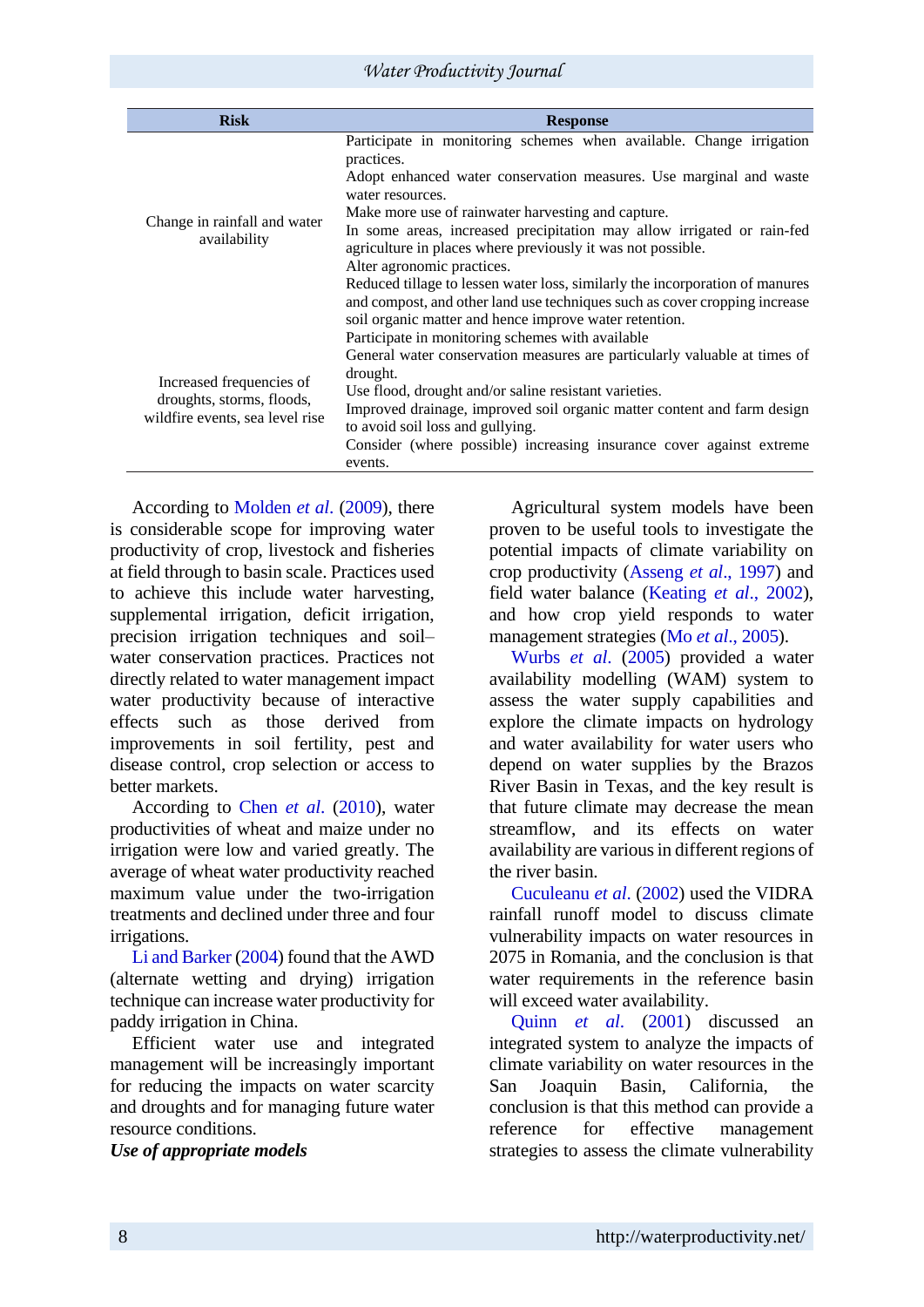as a function of climate variability and extreme events.

Soil water balance is important for the water management and water use strategy. Eitzinger *et al*. (2003) used the CERESwheat model to assess climate change impacts on soil water balance under four climate scenarios, and the results show that the factors which affect the soil water balance also have influences on the sustainable crop production and water resources in agriculture.

## *Enhancing livestock productivity*

There is considerable scope for increases in livestock productivity, in both physical and economic water productivity. Strategies to enhance water productivity include improving feed sourcing of animals, enhancing animal production (milk, meat, eggs), improving health through veterinary services, grazing practices that avoid land degradation to lessen the amount of water required for grazing and reduce negative environmental impacts such as erosion (Peden *et al*., 2007). Livestock generate numerous values beyond food production that should be taken into account, including transport, plowing, support of cultural values and a means of buffering against drought.

## *Focus on fisheries and aquaculture*

As with livestock, there is considerable scope for better integration of fisheries and aquaculture with water management systems to improve the water productivity. The two major components of water use in aquaculture are the water required to produce feed and the blue water required for aquaculture. Water productivity is the mass or value of the aquaculture produce divided by the amount of water required for feed plus the amount of evaporation from the pond.

## **CONCLUSION**

There are many vulnerable regions in the world to climate change in view of the high population and the large number of communities facing food insecurity. There will be substantial impacts on the water resources in terms of scarcity (drought) and abundance (flooding). Urgent steps are needed to increase the water productivity to face current as well as future climate risks. There is considerable scope to improve water productivity in many rainfed, irrigated, livestock and fisheries systems in many regions of the world. The strategies to improve the water productivity will need to simultaneously consider implementation of appropriate policies, improved water management and sustainable development. Regular dialogue with the user communities could help identify the important needs and opportunities to help the user communities to effectively deal with climate change impacts and enhance the water productivity.

## **REFERENCES**

- Al-Gamal, S. (2020). Climate change and integrated water resources management to prevent water disputes in Africa. Water Productivity Journal, 1(2): 59-70.
- Ali, M. H. and Talukder, M. S. U. (2008). Increasing water productivity in crop production- a synthesis. Agricultural Water Management, 95: 1201–1213.
- Asseng, S., Anderson, G. C., Dunin, F. X., Fillery, I. R. P., Dolling, P. J. and Keating, B. A. (1997). Use of the APSIM wheat model to predict yield, drainage, and NO3-leaching for a deep sand. Australian Journal of Agricultural Research, 49: 363–378.
- Brauman, K. A., Siebert, S. and Foley, J. A. (2013). Improvements in crop water productivity increase water sustainability and food security a global analysis. Environmental Research Letters, 8(2): 24-30.
- Chattopadhyay, N. and Lal, B. (2007). Agrometeorological Risk and Coping Strategies - Perspective from Indian Subcontinent. In: Sivakumar M. V. K, Motha, R., editors, Managing Weather and Climate Risks in Agriculture. Berlin, Germany: Springer, 83-98.
- Chen, C., Wang, E. and Yu, Q. (2010). Modelling the effects of climate variability and water management on crop water productivity and water balance in the North China Plain. Agricultural Water Management, 97: 1175– 1184.
- Chowdhury, A., Dandekar, M. M. and Raut, P. S. (1989). Variability of drought incidence over India: A Statistical Approach, Mausam, 40: 207- 214.
- Christensen, J. H., Krishna Kumar, K., Aldrian, E., An, S-I., Cavalcanti, I. F. A., de Castro, M., Dong, W., Goswami. P., Hall, A., Kanyanga, J. K., Kitoh, A., Kossin, J., Lau, N-C., Renwick, J.,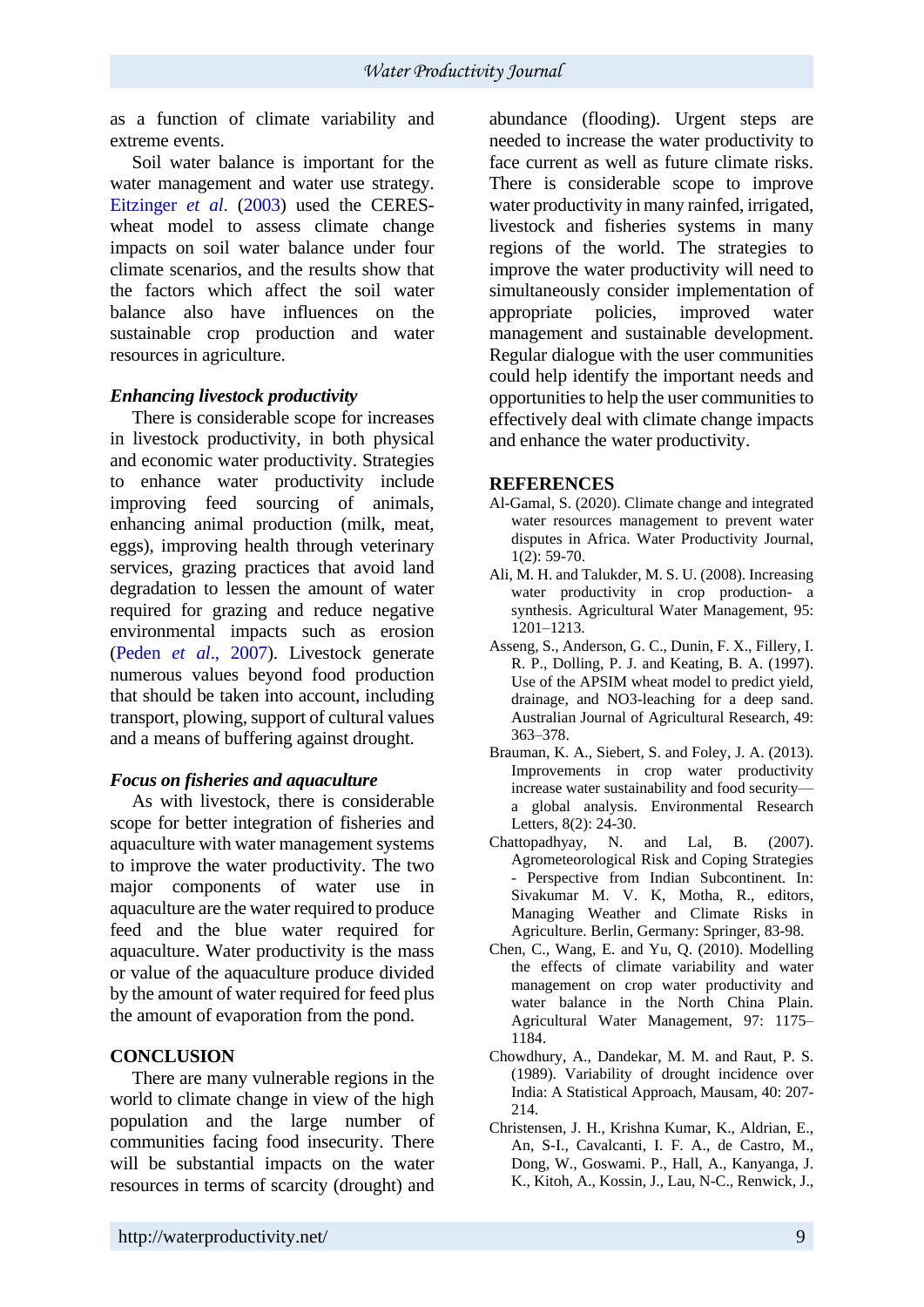Stephenson, D. B., Xie, S-P. and Zhou, T. (2013). Climate phenomena and their relevance for future regional climate change. In: Stocker T. F., Qin, D., Plattner, G-K., Tignor, M., Allen S. K., Boschung, J., Nauels, A., Xia, Y., Bex, V., Midgley, P. M., editors, Climate change 2013: the physical science basis. Contribution of Working Group I to the Fifth Assessment Report of the Intergovernmental Panel on Climate Change, Cambridge, UK, and New York, USA, Cambridge University Press.

- Cuculeanu, V., Tuinea, P. and Balteanu, D. (2002). Climate change impacts in Romania: vulnerability and adaptation options. Geological Journal, 57: 203–9.
- de Fraiture, C., Giordano, M. and Liao, Y. (2008). Biofuels and implications for agricultural water use: blue impacts of green energy. Water Policy, 10 (Suppl. 1): 67–81.
- Eitzinger, J., Stastna, M., Zalud, Z. and Dubrovsky, M. (2003). A simulation study of the effect of soil water balance and water stress on winter wheat production under different climate change scenarios. Agricultural Water Management, 61: 195–217.
- Elbehri, A. and Burfisher, M. (2015). Economic modelling of climate impacts and adaptation in agriculture: a survey of methods, results and gaps. In: Elbehri, A. editor, Climate change and food systems: global assessments and implications for food security and trade. Rome, Italy, Food and Agriculture Organization of the United Nations.
- FAO. (2007). The State of Food and Agriculture 2007. Paying farmers for environmental services. Rome, Italy, Food and Agriculture Organization of the United Nations.
- FAO. (2008). Climate change adaptation and mitigation: challenges and opportunities for food security. Information document prepared for the high level conference on World Food Security: the Challenges of Climate Change and Bioenergy, 3–5 June 2008, Rome, Italy, Food and Agriculture Organization of the United Nations.
- FAO. (2013). Report of the First Meeting of the Plenary Assembly of the Global Soil Partnership, (Rome, 11-12 June 2013). Hundred and Fortyeighth session, 2-6 December 2013, Rome, Italy, Food and Agriculture Organization of the United Nations.
- FAO. (2016) Climate change and food security: risks and responses. Food and Agriculture Organization of the United Nations, Rome, Italy.
- Gaaloul, N., Eslamian, S. and Katlance, R. (2020). Impacts of Climate Change and Water Resources Management in the Southern Mediterranean Countries. Water Productivity Journal. 1: 51-72. DOI:10.22034/WPJ.2020.119476.
- Govindarajan, S., Ambujam, N. K. and Karunakaran, K. (2008). Estimation of paddy water productivity (WP) using hydrological model: an experimental study. Paddy Water Environment, 6: 327–39.
- Guilyardi, E., Wittenberg, A., Fedorov, A., Collins, M., Wang, C., Capotondi, A., van Oldenborgh, G.J. and Stockdale, T. (2009). Understanding El Niño in ocean-atmosphere general circulation models: progress and challenges. Bulletin of American Meteorological Society, 90: 325–340.
- Guo, S., Wang, J. and Xiong, L. (2002). A macroscale and semi-distributed monthly water balance model to predict climate change impacts in China. Journal of Hydrology, 268:1–15.
- Hatfield, J. L., Sauer, T. J. and Prueger, J. H. (2001). Managing soils to achieve greater water use efficiency: a review. Agronomy Journal, 93:271– 80.
- Hay, J. (2007). Extreme Weather and Climate Events, and Farming Risks. In: Sivakumar, M.V.K, Motha, R., editors, Managing Weather and Climate Risks in Agriculture. Berlin Heidelberg: Springer, pp. 1-19.
- IPCC. (2012). Managing the risks of extreme events and disasters to advance climate change adaptation. Field, C. B, Barros, C, Stocker, T. F, Qin, D, Dokken D. J, Ebi, K. L, Mastrandrea M. D, Mach, K. J, Plattner, G-K, Allen, S. K, Tignor, M, Midgley, P.M., editors, Cambridge, UK, Cambridge University Press.
- IPCC. (2013). Climate Change 2013: The Physical Science Basis. Contribution of Working Group I to the Fifth Assessment Report of the Intergovernmental Panel on Climate Change Stocker, T. F, Qin, D, Plattner, G-K, Tignor, M, Allen, S. K, Boschung, J., Nauels, A., Xia, Y, Bex, V., Midgley, P. M., editors, Cambridge, United Kingdom and New York, USA, Cambridge University Press.
- IPCC. (2014b). Summary for Policymakers. Climate Change 2014: Impacts, Adaptation, and Vulnerability. Part A: Global and Sectoral Aspects. Contribution of Working Group II to the Fifth Assessment Report of the Intergovernmental Panel on Climate Change, Field, C. B., Barros, V. R., Dokken, D. J., Mach, K. J., Mastrandrea, M. D., editors, Cambridge, United Kingdom, and New York, USA, Cambridge University Press.
- IPCC. (2018). Summary for Policymakers. In: Global Warming of 1.5°C. An IPCC Special Report on the impacts of global warming of 1.5°C above pre-industrial levels and related global greenhouse gas emission pathways, in the context of strengthening the global response to the threat of climate change, sustainable development, and efforts to eradicate poverty. Masson-Delmotte, V, Zhai, P., Pörtner, H-O., Roberts, D., Skea, J., Shukla, P. R., Pirani, A.,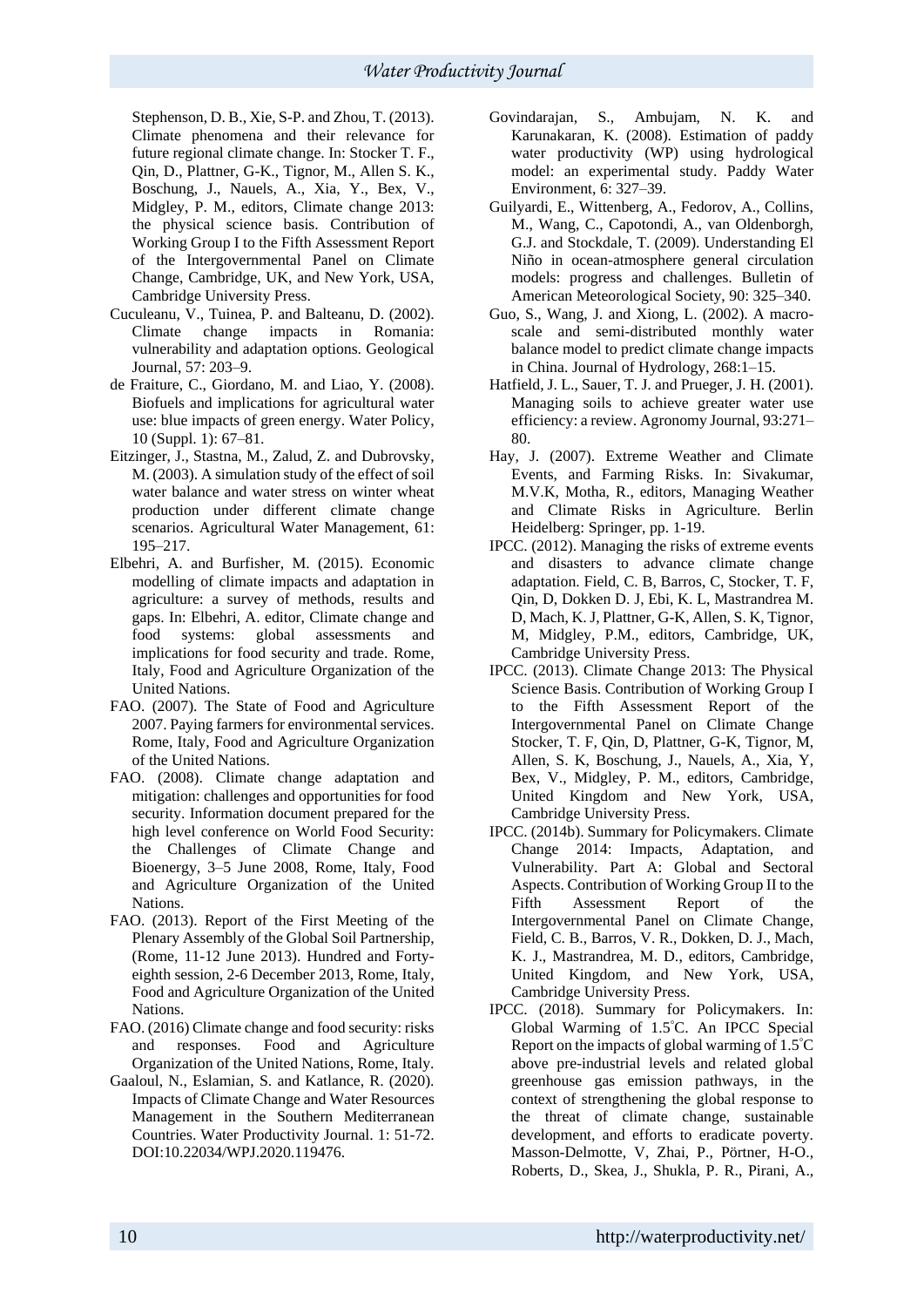Moufouma-Okia, W., Péan, C, Pidcock, R, Connors, S, Matthews, J.B.R, Chen, Y., Zhou, X., Gomis, M. I., Lonnoy, E., Maycock, T., Tignor, M., Waterfield, T., Editors, Geneva, Switzerland, Intergovernmental Panel on Climate Change.

- Jiménez Cisneros, B. E., Oki, T., Arnell, N. W., Benito, G., Cogley, J. G., Döll, P., Jiang, T. and Mwakalila, S. S. (2014). Freshwater resources. In: Climate Change 2014: Impacts, Adaptation, and Vulnerability. Part A: Global and Sectoral Aspects. Contribution of Working Group II to the Fifth Assessment Report of the Intergovernmental Panel on Climate Change. Field, C. B., Barros, V. R., Dokken, D. J., Mach, K. J., Mastrandrea, M. D.. editors, Cambridge, United Kingdom and New York, USA, Cambridge University Press.
- Keating, B. A., Gaydon, D., Huth, N. I., Probert, M. E., Verburg, K., Smith, C. J. and Bond, W. (2002). Use of modelling to explore the water balance of dryland farming systems in the Murray-Darling Basin, Australia. European Journal of Agronomy, 18: 159–169.
- Khan, S. (2008). Managing climate risks in Australia: options for water policy and irrigation management. Australian Journal of Experimental Agriculture, 48: 265–273.
- Li, Y. and Barker, R. (2004). Increasing water productivity for paddy irrigation in China. Paddy Water Environment, 2: 187–93.
- Long, S., Ainsworth, E., Leakey, A., Nösberger, J. and Ort, Donald. (2006). Food for Thought: Lower-Than-Expected Crop Yield Stimulation with Rising CO2 Concentrations. Science, 312: 1918-1921.
- Mirza, M. (2007). Climate change, adaptation and adaptive governance in water sector in South Asia. Physical Science Basis, 1–19.
- Mo, X. G., Liu, S. X., Lin, Z. H., Xu, Y., Xiang, Y. and McVicar, T. R. (2005). Prediction of crop yield, water consumption and water use efficiency with a SVAT-crop growth model using remotely sensed data on the North China Plain. Ecological Model, 183:301–322.
- Molden, D., Dong, B., Loevec, R., Barkera, R. and Tuongd. (2007a). Agricultural water productivity and savings: policy lessons from two diverse sites in China. Water Policy 9 Supplement, 1 (2007): 29–44.
- Molden, D., Oweis, T. Y., Pasquale, S., Kijne, J. W., Hanjra, M. A., Bindraban, P. S., Bouman, B. A. M., Cook, S., Erenstein, O., Farahani, H., Hachum, A., Hoogeveen, J., Mahoo, H., Nangia, V., Peden, D., Sikka, A., Silva, P., Turral, H., Upadhyaya, A. and Zwart, S. (2007b). Pathways for increasing agricultural water productivity. In: Molden, D. Editor, Water for Food, Water for Life: A Comprehensive Assessment of Water Management in Agriculture. London, UK,

Colombo, Sri Lanka, Earthscan/IWMI, pp. 279– 310.

- Molden, [D., Oweis, T., Steduto, P., Bindraban, P.](https://www.sciencedirect.com/science/article/abs/pii/S0378377409000912#!) S., [Hanjra,](https://www.sciencedirect.com/science/article/abs/pii/S0378377409000912#!) M. A. and Kijne, J. [W. \(2009\). Improving](https://www.sciencedirect.com/science/article/abs/pii/S0378377409000912#!)  [agricultural water productivity: Between](https://www.sciencedirect.com/science/article/abs/pii/S0378377409000912#!)  [optimism and caution. Agricultural Water](https://www.sciencedirect.com/science/article/abs/pii/S0378377409000912#!)  [Management,](https://www.sciencedirect.com/science/article/abs/pii/S0378377409000912#!) 97: 528-535.
- Munich Re. (2019). Natural disasters overview. Munich, Germany, Munich Re. [https://www.munichre.com/topics](https://www.munichre.com/topics-online/en/climate-change-and-natural-disasters/natural-disasters.html)[online/en/climate-change-and-natural](https://www.munichre.com/topics-online/en/climate-change-and-natural-disasters/natural-disasters.html)[disasters/natural-disasters.html](https://www.munichre.com/topics-online/en/climate-change-and-natural-disasters/natural-disasters.html)
- Munich Re NatCatservice. (2020). Relevant natural loss events worldwide 1980-2019. Munich, Germany, Munich Re.
- Murray, S. J., Foster, P. N. and Prentice, I. C. (2012). Future global water resources with respect to climate change and water withdrawals as estimated by a dynamic global vegetation model. Journal of Hydrology, 448: 14–29.
- Oki, T. and Kanae, S. (2006). Global hydrological cycles and world water resources. Science, 313: 1068–1072
- Peden, D., Freeman, A., Astatke, A. and Notenbaert, A. (2007). Investment options for integrated water-livestock-crop production in sub-Saharan Africa. Working Paper 1, Nairobi, Kenya, International Livestock Research Institute.
- Pfister, S., Koehler, A. and Hellweg, S. (2009). Assessing the environmental impacts of freshwater consumption in LCA. Environmental Science and Technology, 43: 4098–4104.
- Quinn, N. W. T., Miller, N. L. and Dracup, J. A. (2001). An integrated modeling system for environmental impact analysis of climate variability and extreme weather events in the San Joaquin Basin, California. Advances in Environmental Research, 5: 309–317.
- Sivakumar, M. V. K. and Stefanski, R. (2011). Climate change in South Asia. In: Lal, R, Sivakumar M. V. K., Faiz, S. M. A., Mustafizur Rahman A. H. M. and Islam, K. R. editors, Climate change and food security in South Asia. New York and London, Springer.
- Tartaglione, C. A., Smith, R. and O'Brien, J. J. (2003). ENSO Impact on Hurricane Landfall Probabilities for the Caribbean. Journal of Climate, 16: 2925-2931.
- UNRISD. (2016). Policy innovations for transformative change: implementing the 2030 Agenda for Sustainable Development, Geneva, Switzerland, United Nations Research Institute for Social Development.
- UNWCED. (1987). Our Common Future. Report of the United Nations World Commission on Environment and Development*.* London, UK, Oxford University Press*.*
- Viets, F. G. (1962). Fertilizers and the efficient use of water. Advances in Agronomy, 14: 223-264.